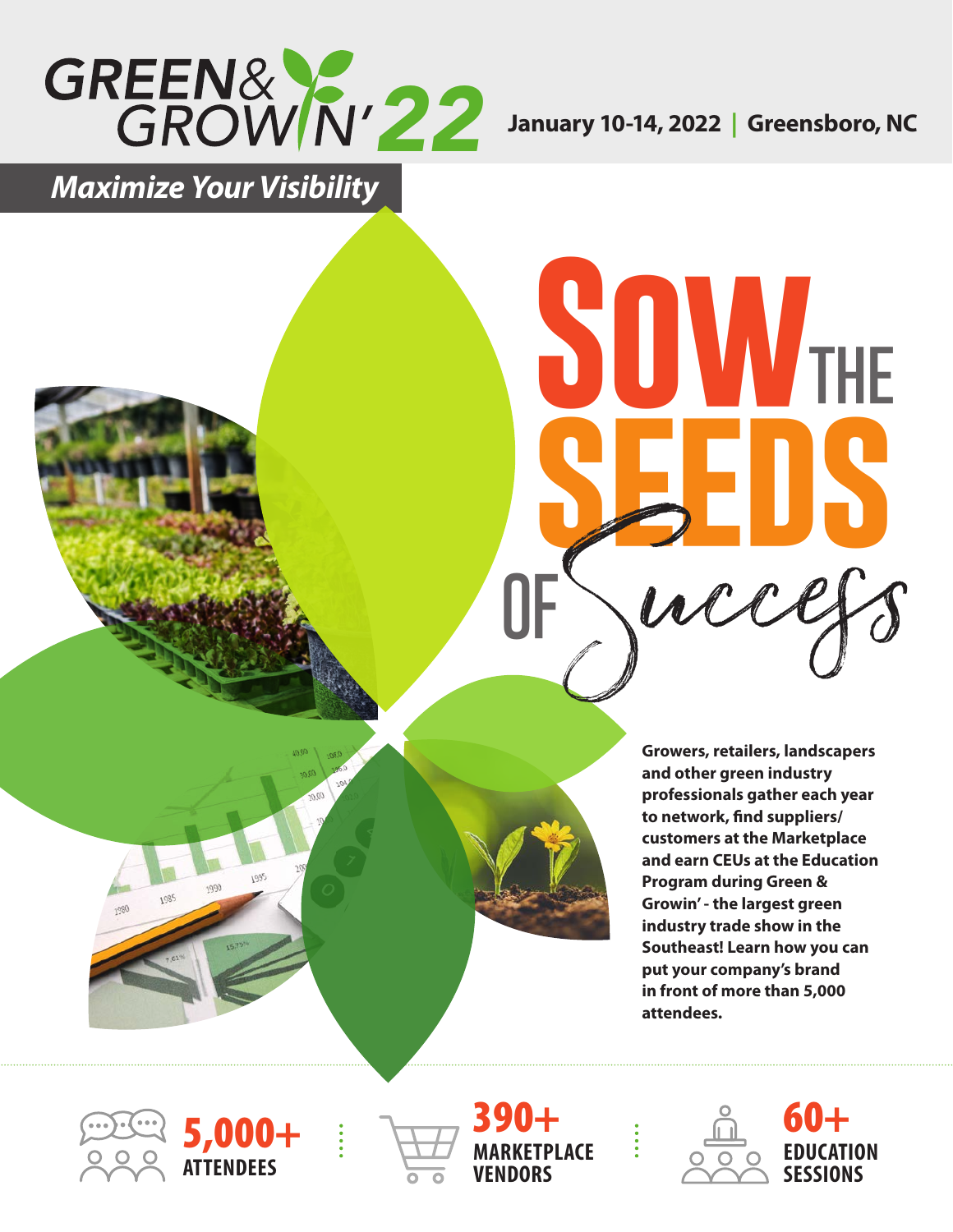

**Our program provides your company with opportunities to increase your exposure through high visibility items, show amenities and networking events.** 

| <b>Benefits</b>                                           | <b>Bronze</b><br>\$250 | <b>Silver</b><br>\$500 | Gold<br>\$1000 | <b>Platinum</b><br>\$3000 | <b>Ruby</b><br>\$4500 |
|-----------------------------------------------------------|------------------------|------------------------|----------------|---------------------------|-----------------------|
| <b>Logo on Website</b>                                    | $\checkmark$           | $\checkmark$           | J              | $\checkmark$              |                       |
| Logo in Showbook                                          | ✓                      | $\checkmark$           | ✓              | $\checkmark$              |                       |
| <b>Logo on Signage</b>                                    | $\checkmark$           | $\checkmark$           | ✓              | $\checkmark$              | J                     |
| <b>Showbook Ad</b>                                        |                        | 1/4                    | 1/2            | <b>FULL</b>               | <b>FULL</b>           |
| <b>Marketplace Floor Sticker</b>                          |                        |                        | $1 - 2X2$      | $2 - 2X2$                 | $3 - 2X2$             |
| <b>Marketplace Scavenger Hunt</b>                         |                        |                        | ✓              | ✓                         | J                     |
| <b>Marketplace Window Cling</b>                           |                        |                        |                | ✓                         |                       |
| <b>Marketplace Hanging Sign</b>                           |                        |                        |                | ✓                         |                       |
| <b>Preshow Social Media Post</b>                          |                        |                        |                |                           |                       |
| <b>Preshow eBlast</b>                                     |                        |                        |                |                           |                       |
| <b>Highlight Article in Nursery &amp; Landscape Notes</b> |                        |                        |                |                           |                       |
| <b>Tabletop Exhibit at Education Program</b>              |                        |                        |                |                           |                       |

# **Green & Growin' Showbook Ad Material Specifications**

- Showbook trim size is  $8.5 \times 11$  inches.
- **Press quality PDF files are preferred.**
- $\blacksquare$  All important text or logos should maintain a recommended safety of approximately 0.5" from the page edge.
- Resolution: images/files should have a resolution of 300 dpi, 133 line screen.

**FULL PAGE BLEED**

**Full Page Bleed**  $8.5'' \times 11''$ +0.125" on all sides



**Full Page Non-Bleed** 7.25" x 10"



**Half Page** 7.25" x 4.75"

**Quarter Page\*** 3.5" x 4.75"